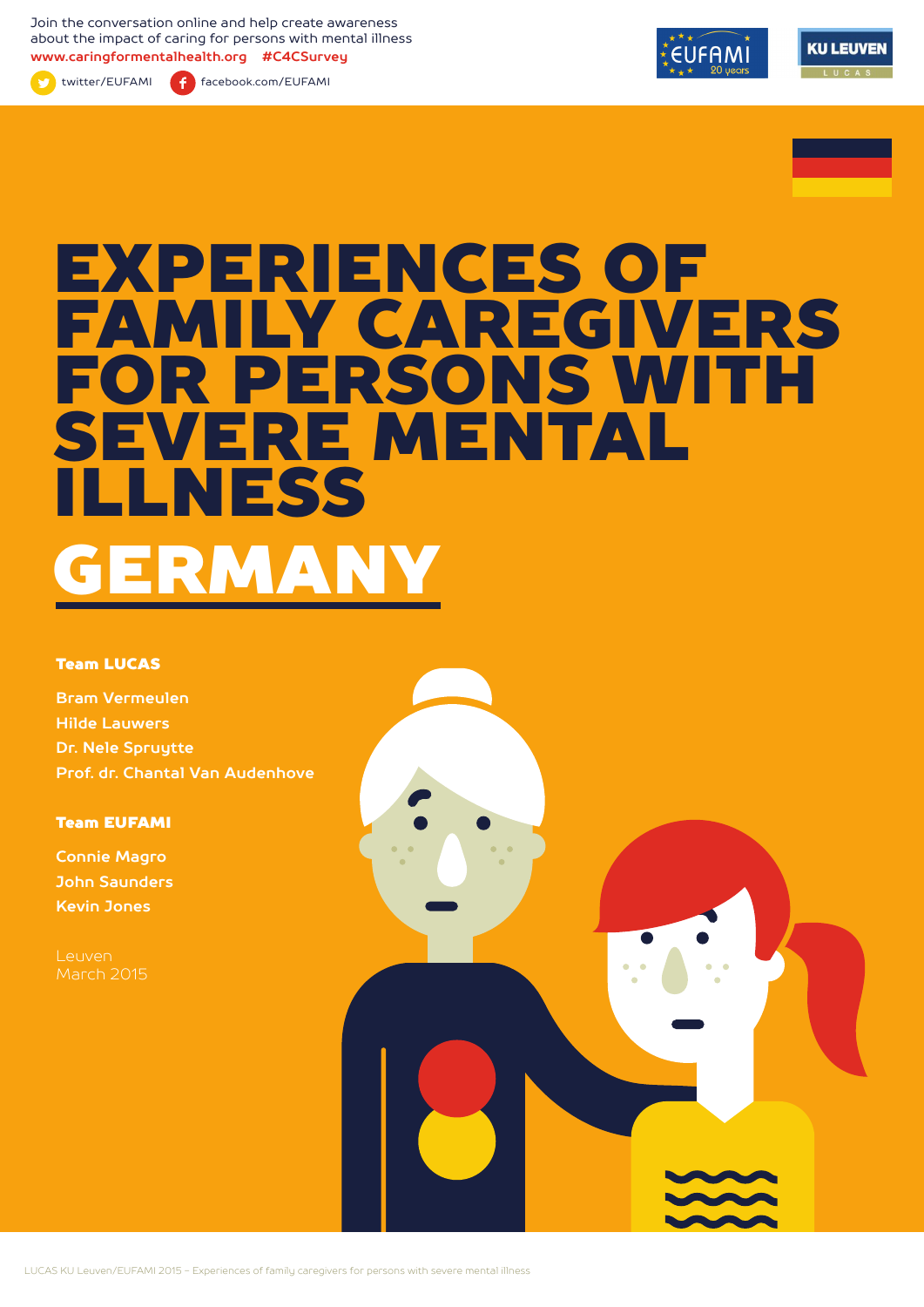#### EXPERIENCES OF FAMILY CAREGIVERS FOR *PERSONS WITH SEVERE MENTAL ILLNESS:* GERMANY

## J 2014, AN INTERNATION SURVEY WAS CARRIED OUT TO **GET A CLEARER PICTURE OF** THE EXPERIENCES OF FAMILY CAREGIVERS FOR PERSONS WITH A **SEVERE MENTAL ILLNESS**



### The study aimed to clarify

- The burden and well-being
- The satisfaction with professional support
- The need for additional support for family caregivers of persons with a severe mental illness

**LUCAS, the Centre for Care research and consultancy of the KU Leuven (University of Leuven), conducted the study in collaboration with the European Federation of Families of Persons with Mental Illness (EUFAMI). The study was a multi-site, cross-sectional survey undertaken in 22 countries (Australia, Austria, Belgium, Canada, Cyprus, Denmark, Finland, France, Germany, Greece, Ireland, Israel, Italy, Malta, Netherlands, Norway, Portugal, Russia, Spain, Sweden, Switzerland and UK). The survey consisted of an anonymous, self-completion questionnaire administered on paper, by email and online. Questionnaires were completed by 1,111 caregivers.** 

### We provide **countru-specific** results for those countries with 46 respondents or more

- **1 Interpretation of country-specific findings**
- **2 Specific characteristics of the German respondents**
- **3 Major challenges according to the German respondents**
- **4 International comparison**
	- *a. Perceived stigma of family caregivers because they got in contact with professional help*
	- *b. Positive personal experiences of the carer*
	- *c. Good aspects of the relationship between carer and person being cared for*
- **5 Need for support according to German respondents**
- **6 Full data**

*To download the full report or to obtain more information, please visit: www.eufami.org or www.kuleuven.be/lucas*

### Interpretation of country-specific findings

In the full report the total sample of family caregivers (N = 1,111) is reported. As indicated in the full report, it is important to be aware that this sample consists of family caregivers that are mainly associated with a family organisation. The results cannot be generalised for all family caregivers of persons with severe mental illness.

For the country reports, we urge extra caution in interpreting the results because of the low number of respondents. Statistical comparisons between countries or between specific countries and the global sample are difficult. It is not possible to infer strong conclusions on the situation in one specific country.

The aim of a country report is to promote discussion within a country and to generate ideas for further research, policy and practice actions. The results can be a trigger to set up a larger, representative study of family caregivers for persons with severe mental illness. They can help further hypothesis building and can inspire the formulation of new research questions or policy recommendations.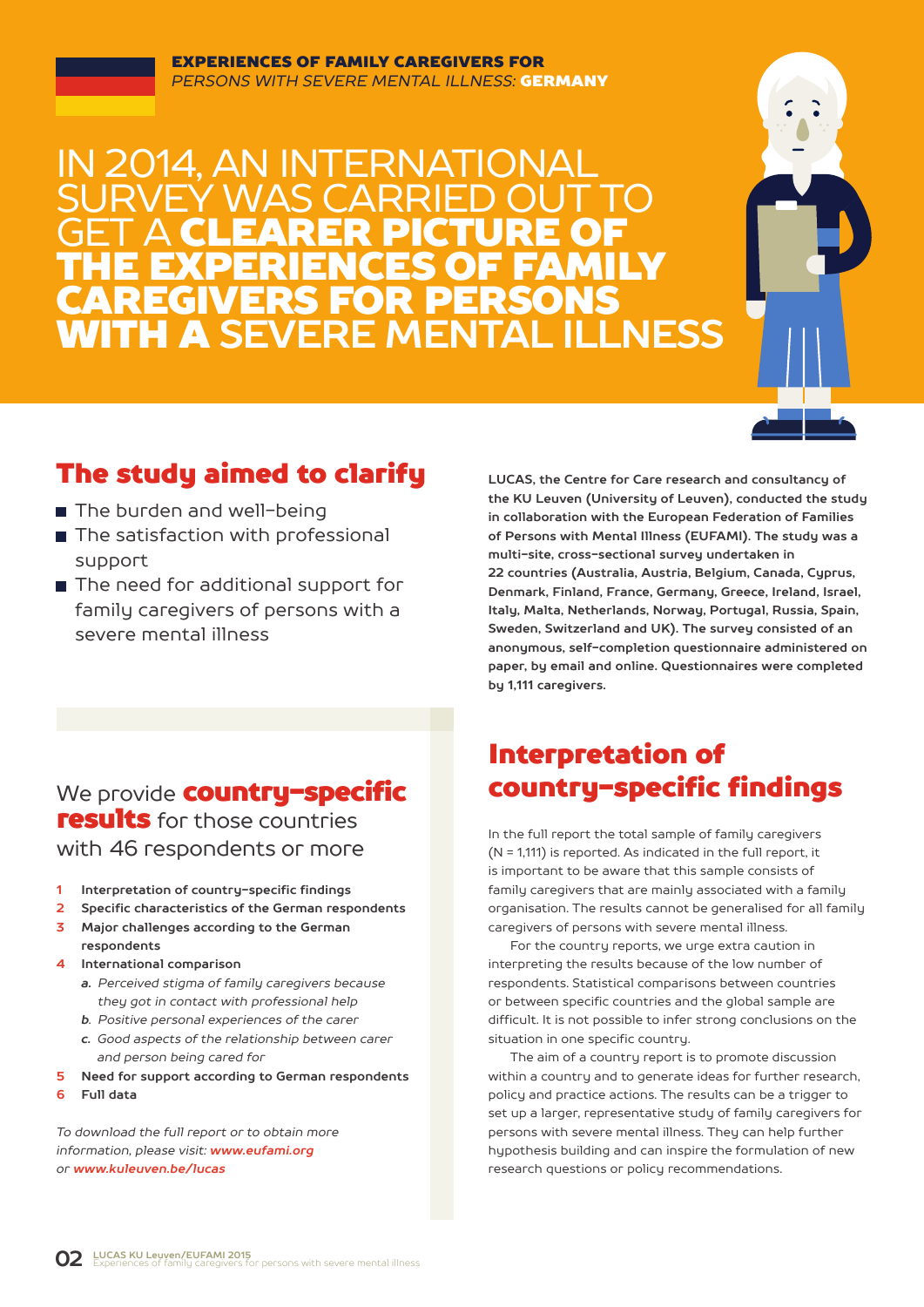### Specific characteristics of the German respondents

This and previous research show that the burden on family caregivers is determined by the characteristics of the relationship, the condition of their illness, and the cohabitation with the family member with a severe mental illness. For this reason, we highlight the raw data on the distribution of the respondents for these three variables.

| <b>Relationship with patient 1</b> | $N = 68$ |
|------------------------------------|----------|
| Son/daughter                       | 58       |
| Partner/spouse                     | 4        |
| <b>Brother/sister</b>              | 2        |
| Parent                             | 1        |
| <b>Friend</b>                      | O        |
| Other                              |          |

#### Illness/condition of patient 1 *(multiple responses possible)*

| Psychosis/schizophrenia            | 53 |
|------------------------------------|----|
| Bi-polar disorder/manic depression | 11 |
| <b>Depression</b>                  | 4  |
| Anxiety                            | 8  |
| Other mental health problem        | 5  |
|                                    |    |

#### Living with patient 1

| <b>Yes</b>       | 16 |
|------------------|----|
| Some of the time |    |
| <b>No</b>        | 46 |

*Data are % based on valid responses*

### Major challenges according to the German respondents

We selected the three highest and lowest scoring items of burden or dissatisfaction<sup>1</sup>

#### The respondents in Germany are very dissatisfied with or worry very much about:

#### Caregivers' dissatisfaction with support from medical and/or care staff

*Question:* In general, how satisfied are you with how easy it is to get help and support from staff for the person you care for (e.g. to prevent relapse)?

#### 2 Caregivers' dissatisfaction with support from medical and/or care staff

*Question:* In general, how satisfied are you with how well the staff you have contact with are communicating with each other (i.e. that they share important information)?

#### 3 Caregivers' general well-being: financial situation

*Question:* During the past four weeks, how concerned were you about the financial situation of the person you care for?

about:

### The respondents in Germany are very satisfied with or have very few worries



**Question:** In general, how satisfied are you with the support you received from patient/caregiver organisations?

#### Caregivers' general well-being: their emotional well-being

*Question:* During the past four weeks, how concerned were you about lack of sleep caused by the person you care for keeping you awake at night?

#### 3 Caregivers' general well-being: stigma and discrimination

*Question:* During the past four weeks, how concerned were you about persons treating you differently because of the illness/ condition of the person you care for?

*1. Burden is defined as a combination of the answers 'quite a bit' and 'a lot' on the 5-point Likert Scale items. Dissatisfaction is defined in this study as a combination of the answers 'very dissatisfied' and 'somewhat dissatisfied' on the 5-point Likert Scale items.*

*No burden and satisfaction are likewise defined in this study as a combination of respectively 'not at all' and 'a little', and 'somewhat satisfied' and 'very satisfied' on the 5-point Likert Scale items.*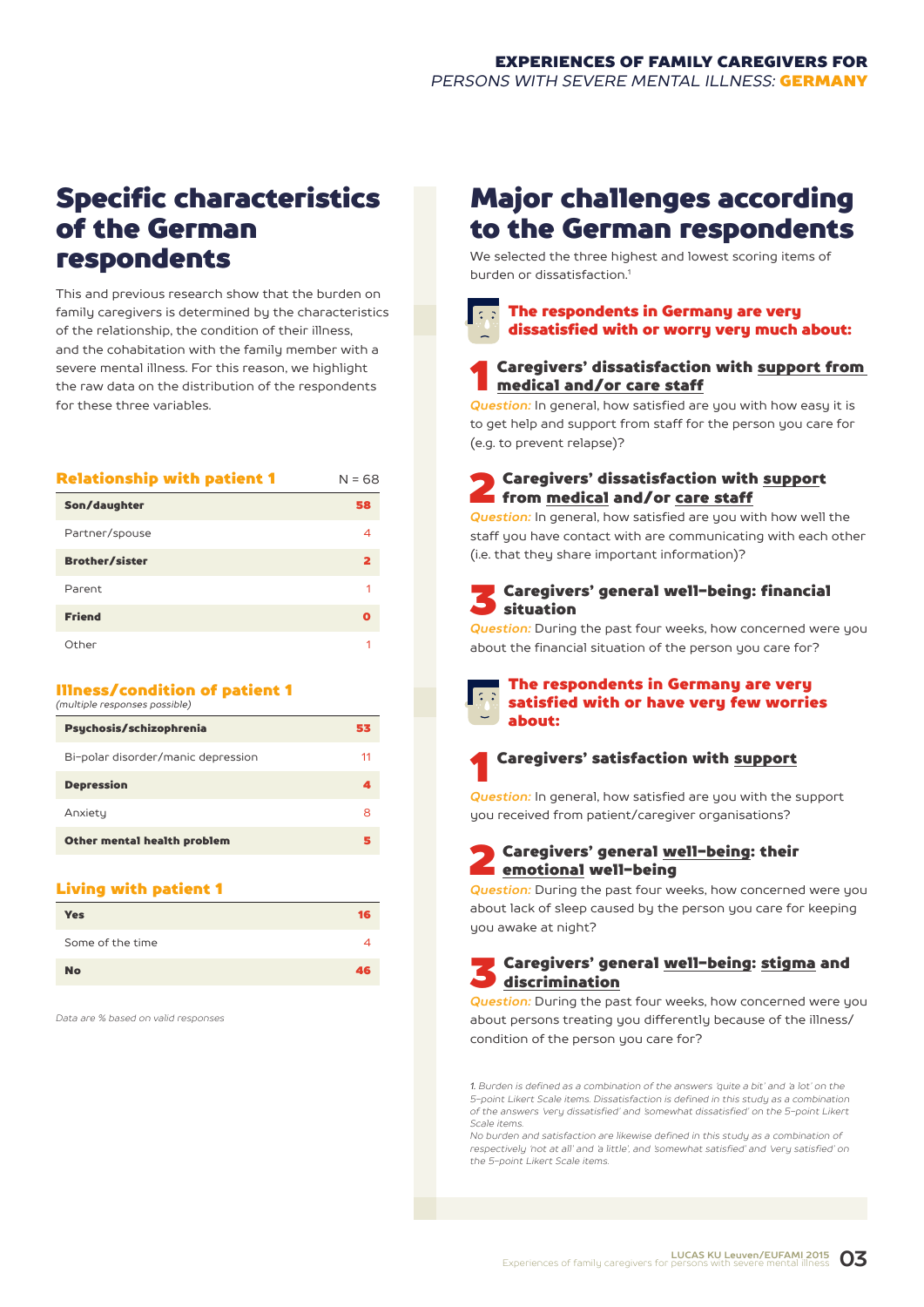# INTERNATIONAL COMPARISON

### Perceived stigma of family caregivers because they got in contact with professional help

Mean scores on the perceived stigma scale, which consists of the following items:

- **I** I started to feel inferior
- **I sometimes started feeling useless**
- **I sometimes am ashamed of this**
- **I started feeling less capable than before**
- **I started doubting myself**



### Positive personal experiences of the carer

Mean scores on the positive personal experience scale, which consists of the following items:

- **I have learnt more about myself**
- **I have contributed to others' understanding of the illness**
- **I have become more confident in dealing with others**
- **I have become more understanding of others with problems**
- **I have become closer to some members of my family**
- **I have become closer to friends**
- **I have met helpful persons**
- **I have discovered strengths in myself**

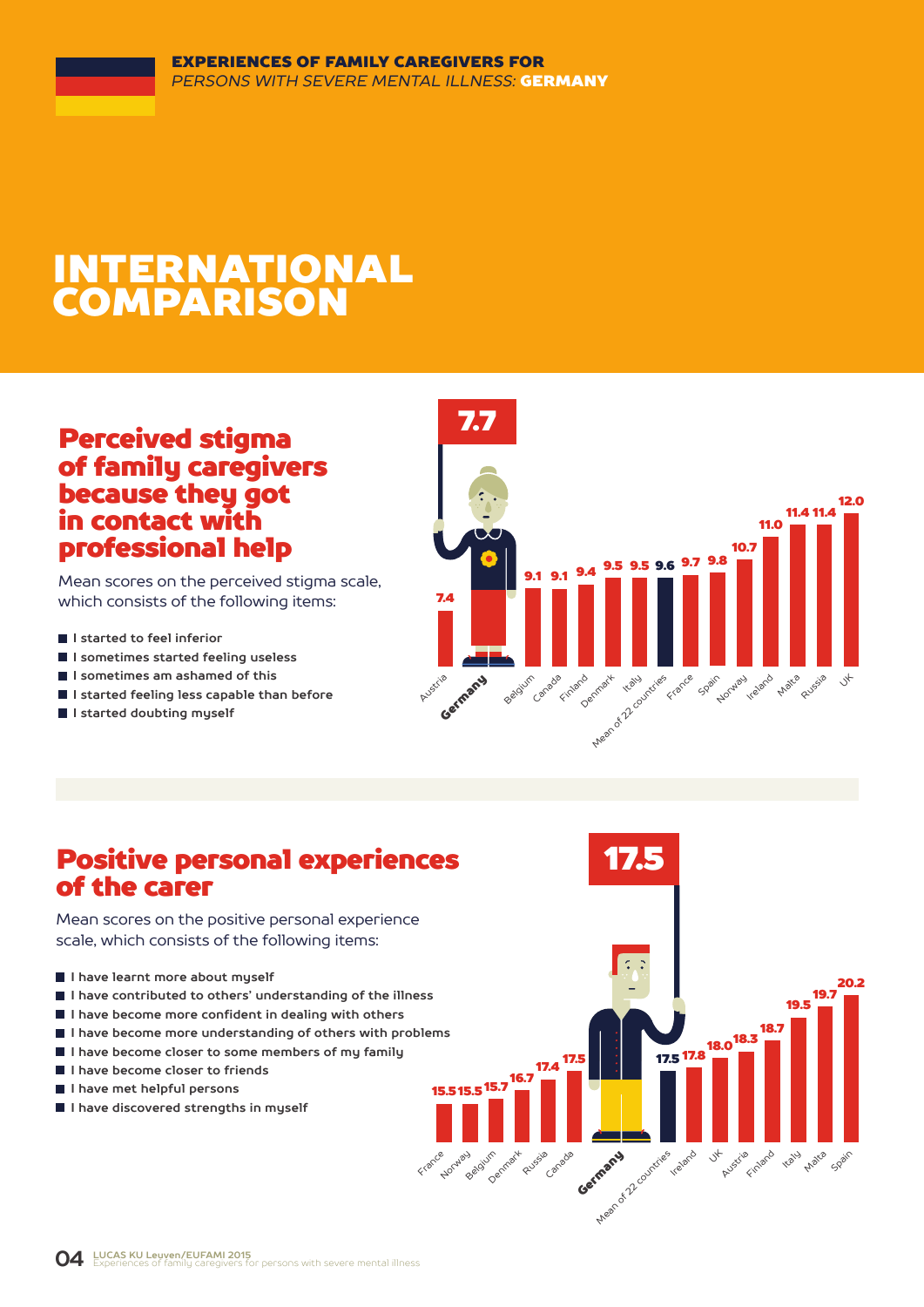#### EXPERIENCES OF FAMILY CAREGIVERS FOR *PERSONS WITH SEVERE MENTAL ILLNESS:* GERMANY

### Good aspects of the relationship between carer and person being cared for

Mean scores on the good aspects of the relationship scale, which consists of the following items:

- **I have contributed to his/her wellbeing**
- **That he/she makes a valuable contribution to the household**
- **That he/she has shown strengths in coping with his/her illness**
- **That he/she is good company**
- **I share some of his/her interests**
- **I feel useful in my relationship with him/her**



### Need of support according to German respondents

Need for support for family caregivers of persons with severe mental illness in their role as a carer (N=68)



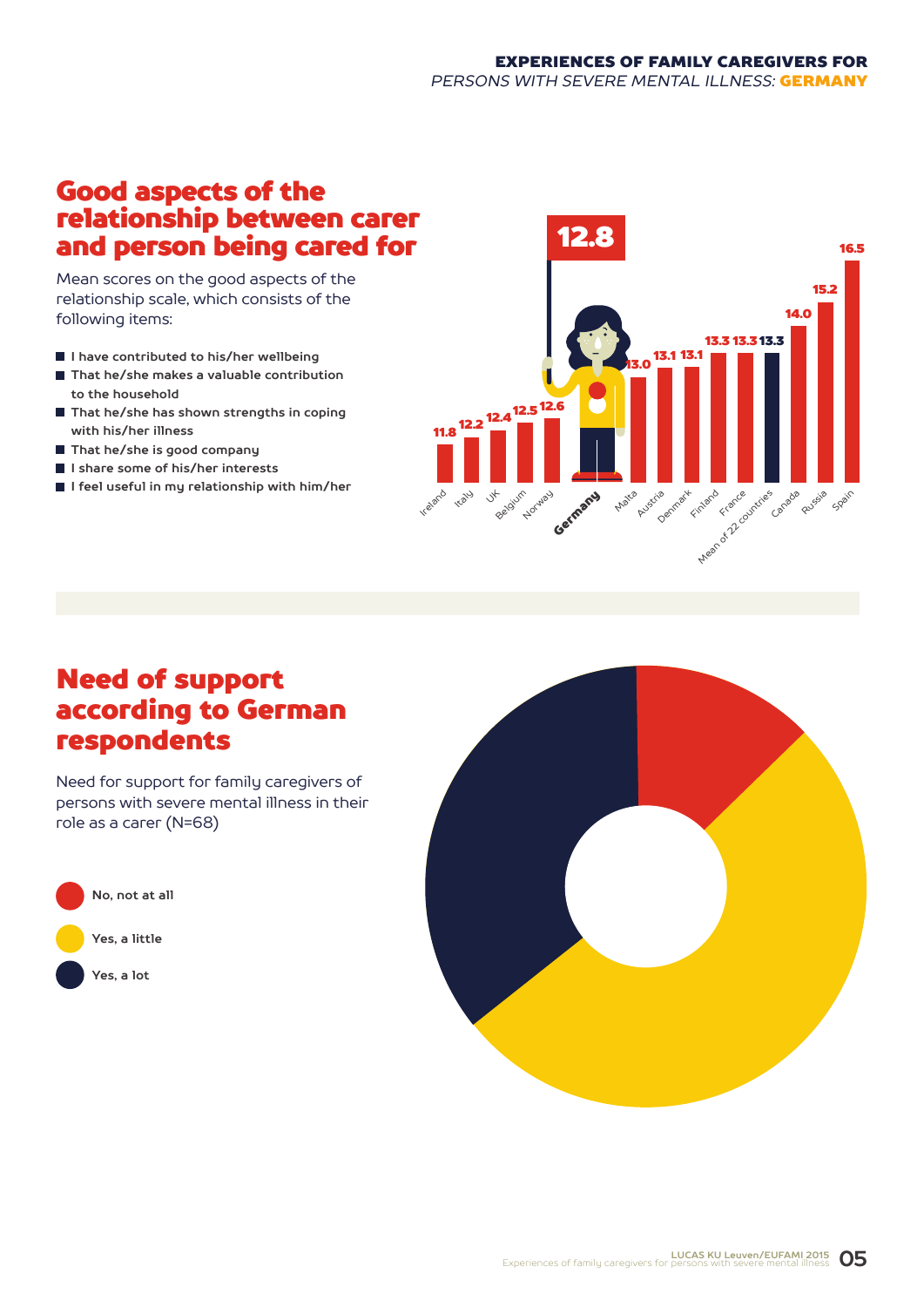# FULL DATA

### Socio-demographic and caregiving-related characteristics of family caregivers of persons with severe mental illness in Germany (N=68)

#### Age (mean) 63

| Female                                        | 51             |
|-----------------------------------------------|----------------|
| male                                          | 14             |
| <b>Employment status</b>                      |                |
| <b>Full-time</b>                              | 15             |
| Part-time                                     | 10             |
| Self-employed                                 | 4              |
| Unemployed                                    | 3              |
| <b>Retired</b>                                | 30             |
| Student                                       | $\overline{2}$ |
| Unable to work due to caring responsibilities | O              |
| Unable to work due to ill-health/disability   | 1              |
| <b>Other</b>                                  | O              |
|                                               |                |

#### Getting by

| Getting by is (very) difficult |  |
|--------------------------------|--|
|                                |  |

#### How many persons with a mental health problem do you currently care for?

|           | Ю  |
|-----------|----|
| ۔         | 11 |
| 3 Or more |    |

#### Living with patient 1

| <b>Yes</b>       | 16 |
|------------------|----|
| Some of the time | 4  |
| <b>No</b>        | 46 |

#### Relationship with patient 1

| Son/daughter          | 58 |
|-----------------------|----|
| Partner/spouse        |    |
| <b>Brother/sister</b> |    |
| Parent                |    |
| <b>Friend</b>         |    |
| Other                 |    |

#### Illness/condition of patient 1 *(multiple responses possible)*

| Psychosis/schizophrenia            | 53 |
|------------------------------------|----|
| Bi-polar disorder/manic depression | 11 |
| <b>Depression</b>                  |    |
| Anxiety                            | 8  |
| Other mental health problem        |    |

#### Time caring

| Years since first started taking care for someone<br>with mental health problem (mean) | 16 |
|----------------------------------------------------------------------------------------|----|
| Hours spent looking after someone with a mental health<br>problem last week (mean)     | 19 |

#### Role as a carer

| <b>Only caregiver</b>                               | 34 |
|-----------------------------------------------------|----|
| Main caregiver                                      | 14 |
| Sharing caring responsibilities equally with others | 8  |
| Someone else is the main caregiver                  | 5  |
| <b>Other</b>                                        |    |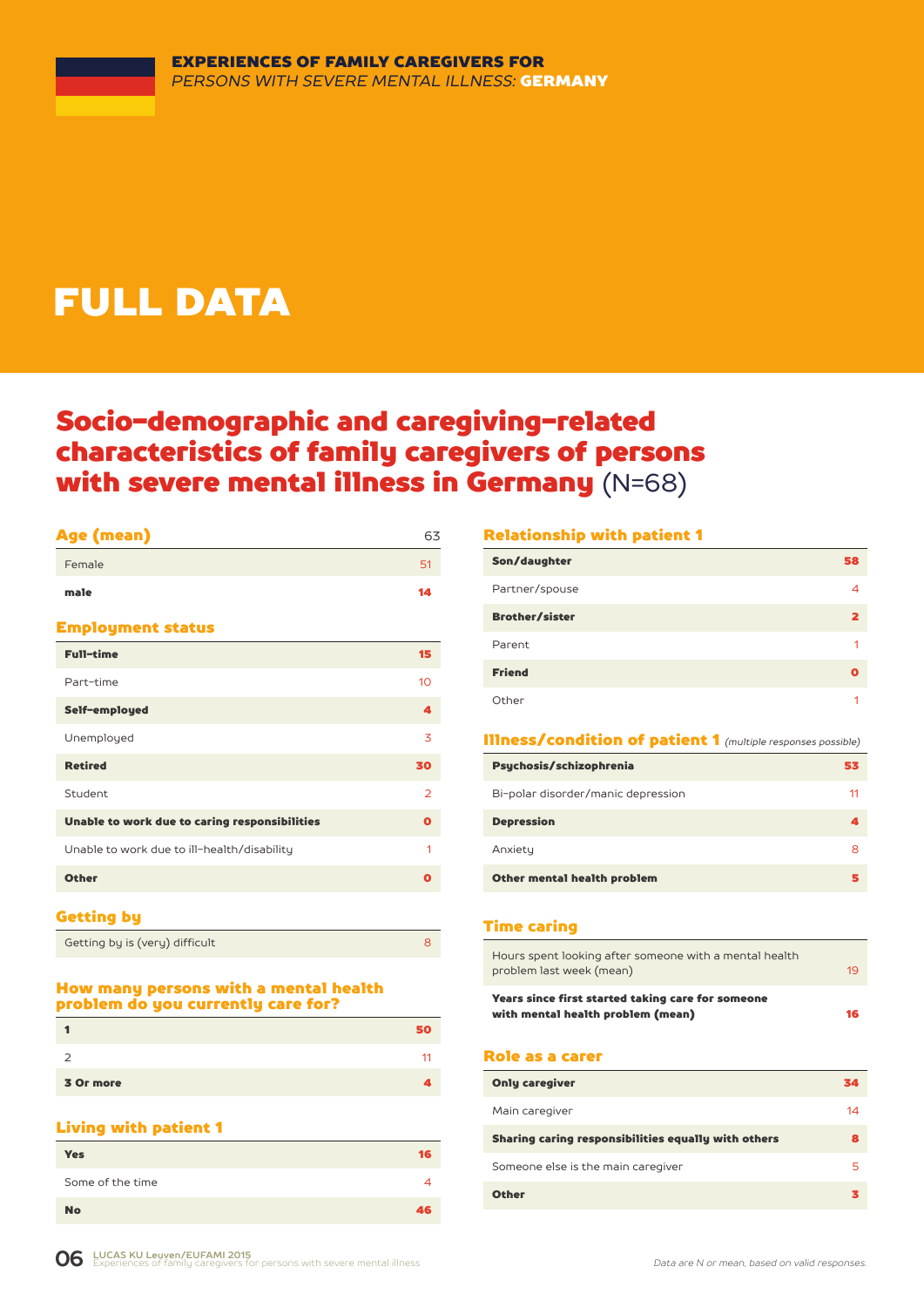### Experiences of family caregivers of persons with severe mental illness in Germany (N=68)

| "During the past four weeks, how concerned were you about "                                                                                                                                    | 1 –               | 2               | 3  | 4                 | $5+$            |
|------------------------------------------------------------------------------------------------------------------------------------------------------------------------------------------------|-------------------|-----------------|----|-------------------|-----------------|
| Your role as a carer                                                                                                                                                                           |                   |                 |    |                   |                 |
| Not having enough time to yourself?                                                                                                                                                            | 7                 | 12              | 25 | 14                | 8               |
| Having to put the needs of the person you care for ahead of your own needs?                                                                                                                    | 5                 | 12              | 20 | 21                | 7               |
| Not being able to take a break from caring?                                                                                                                                                    | 8                 | 14              | 16 | 18                | 10              |
| Not being able to plan for the future?                                                                                                                                                         | 8                 | 9               | 17 | 19                | 12              |
| Not being able to continue caring due to reasons beyond your control?                                                                                                                          | 7                 | 12              | 20 | 15                | 11              |
| Your relationship with the person you care for                                                                                                                                                 |                   |                 |    |                   |                 |
| Strain in your relationship with the person you care for?                                                                                                                                      | 6                 | 22              | 10 | 13                | 15              |
| The person you care for being too dependent on you at the moment?                                                                                                                              | $\overline{7}$    | 12 <sup>°</sup> | 20 | 16                | 10 <sup>°</sup> |
| The person you care for becoming too dependent on you in the future?                                                                                                                           | 4                 | 9               | 14 | 28                | 10              |
| The person you care for saying things that upset you?                                                                                                                                          | 19                | 13              | 11 | 12                | 10 <sup>1</sup> |
| Feeling irritable with the person you care for?                                                                                                                                                | 13                | 17              | 16 | 10                | 9               |
| Reaching "breaking point", where you feel you cannot carry on with things as they are?                                                                                                         | 8                 | 14              | 13 | 16                | 14              |
| Your relationship with family and friends                                                                                                                                                      |                   |                 |    |                   |                 |
| Strain in your relationship with family and friends, because of your caring responsibilities?<br>"Drifting apart" from family and friends, because your caring responsibilities limit the time | 15                | 21              | 15 | 9                 | 7               |
| available to keep in contact with them?                                                                                                                                                        | $12 \overline{ }$ | 21              | 14 | 17                | 3               |
| Feeling isolated and lonely because of the situation you are in?                                                                                                                               | 20                | 15              | 14 | $\bullet$         | 8               |
| Not getting the support you need from family and friends?                                                                                                                                      | 11                | 23              | 15 | 14                | 4               |
| <b>Your financial situation</b>                                                                                                                                                                |                   |                 |    |                   |                 |
| <b>Your own financial situation?</b>                                                                                                                                                           | 20                | 16              | 14 | $12 \overline{ }$ | 5               |
| The financial situation of the person you care for?                                                                                                                                            | 6                 | 11              | 9  | 20                | 20              |
| Having to cover extra costs of caring?                                                                                                                                                         | 18                | 14              | 15 | 14                | 5               |
| Your physical health situation                                                                                                                                                                 |                   |                 |    |                   |                 |
| Your own physical health?                                                                                                                                                                      | 4                 | 18              | 15 | 18                | $12 \,$         |
| Your caring role making your physical health worse?                                                                                                                                            | 9                 | 18              | 13 | 14                | 13              |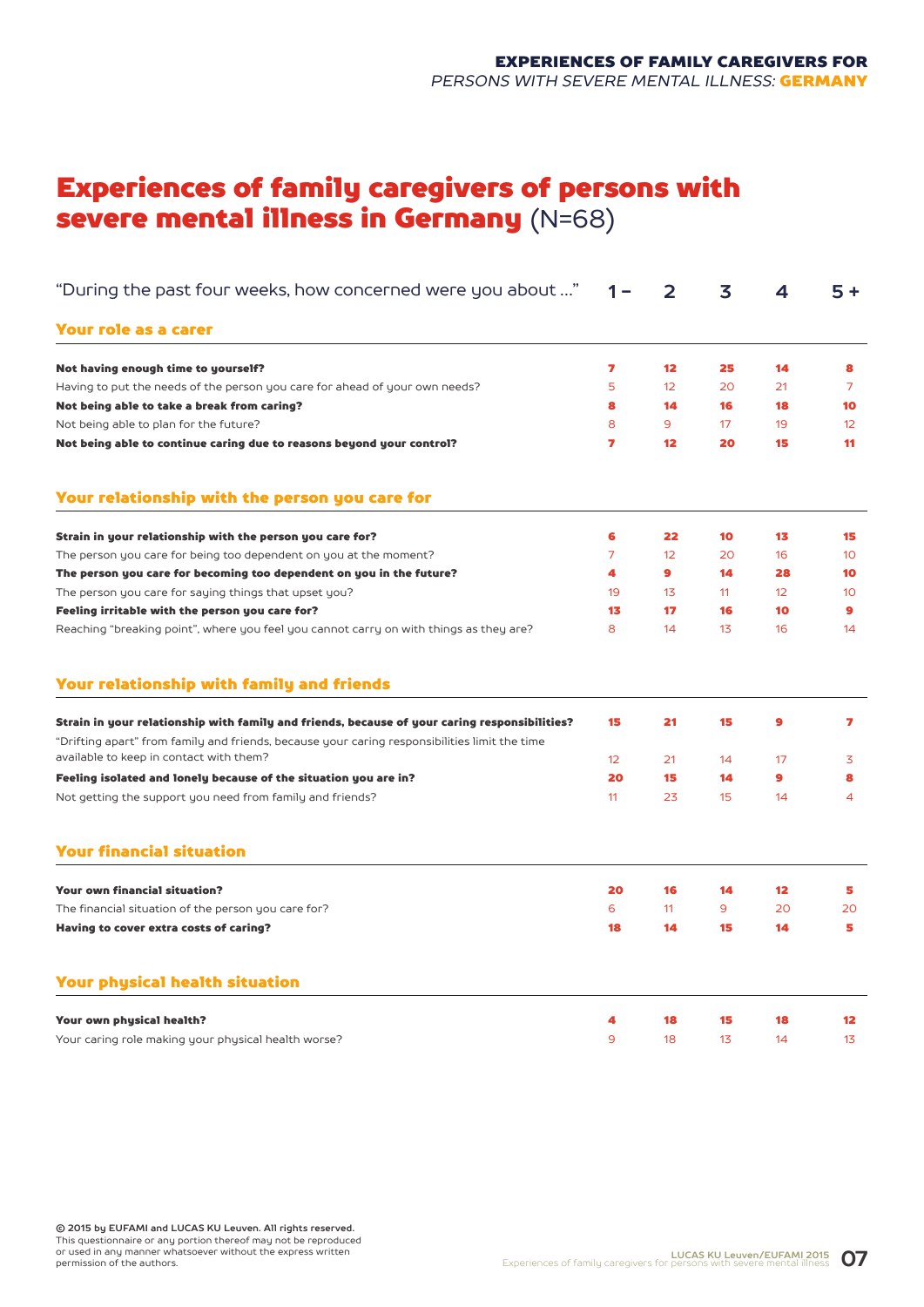EXPERIENCES OF FAMILY CAREGIVERS FOR

*PERSONS WITH SEVERE MENTAL ILLNESS:* GERMANY

#### Experiences of family caregivers of persons with

| severe mental illness in Germany (N=68) - continued                                           |                 |    |                 |    |      |
|-----------------------------------------------------------------------------------------------|-----------------|----|-----------------|----|------|
|                                                                                               |                 | フ  | 3               | 4  | $5+$ |
| <b>Your emotional well-being</b>                                                              |                 |    |                 |    |      |
| Being unable to cope with the "constant anxiety" of caring?                                   | 7               | 13 | 17              | 20 | 10   |
| Feeling depressed?                                                                            | 10 <sup>°</sup> | 17 | 15              | 15 | 9    |
| Being unable to see anything positive in your life?                                           | 20              | 18 | 13              | 11 | 4    |
| Lack of sleep brought about through worry or stress?                                          | 13              | 14 | 16              | 17 | 6    |
| Lack of sleep caused by the person you care for keeping you awake at night?                   | 28              | 23 | 8               | 3  | 4    |
| Feeling so exhausted that you cannot function properly?                                       | 16              | 14 | 19              | 11 | 6    |
| <b>Stigma and discrimination</b>                                                              |                 |    |                 |    |      |
| Persons treating you differently because of the illness/condition of the person you care for? | 26              | 20 | 12 <sup>2</sup> | 5  |      |
| Safety 'how concerned were you about the person you care for'                                 |                 |    |                 |    |      |
|                                                                                               |                 |    |                 |    |      |
| Accidentally doing something that puts you at risk?                                           | 18              | 20 | 11              | 13 | 4    |
| Being aggressive or threatening towards you?                                                  | 30              | 18 | 7               | 5  | 6    |
| <b>Harming themselves?</b>                                                                    | 17 <sub>2</sub> | 20 | 15              | 9  | 5    |
| Getting themselves into dangerous situations?                                                 | 11              | 9  | 25              | 13 | 8    |

*Data are N, based on valid responses.* 

*All items use the same 5-point Likert Scale (1=not at all, 2=a little, 3=moderately, 4=quite a bit, 5=a lot). All items start with "During the past four weeks, how concerned were you about …".*

### Satisfaction with professional support of family caregivers of persons with severe mental illness in Germany (N=68)

| "In general, how satisfied are you with "                                                                                                      |                   |    | 3              | 4  | $5 +$ |
|------------------------------------------------------------------------------------------------------------------------------------------------|-------------------|----|----------------|----|-------|
| <b>Information and advice for carers</b>                                                                                                       |                   |    |                |    |       |
| That you have enough information about the condition/illness of the person you<br>care for to enable you to feel confident in caring for them? | 6                 | 23 | $\mathbf{9}$   | 24 | 6     |
| That you have enough information about how their condition/illness is likely to<br>develop in the longer-term?                                 | 6                 | 21 | 21             | 16 | 4     |
| That you can get whatever information you need when you need it?                                                                               | 16                | 19 | 14             | 13 | 6     |
| With how easy it is to understand the information you have?                                                                                    | 3                 | 15 | 22             | 21 |       |
| With the amount of advice available to you?                                                                                                    | $12 \overline{ }$ | 15 | 17             | 19 | 5     |
| That you are clear about who to go to for the information and advice you need?                                                                 | 12                | 22 | 10             | 16 | 10    |
| That you are clear about who to contact if there is an emergency and you need                                                                  |                   |    |                |    |       |
| help right away?                                                                                                                               | 13                | 16 | 14             | 17 |       |
| That you are clear about who to call if you have a routine inquiry?                                                                            | 1 <sub>3</sub>    | 10 | 1 <sub>3</sub> | 23 | 8     |